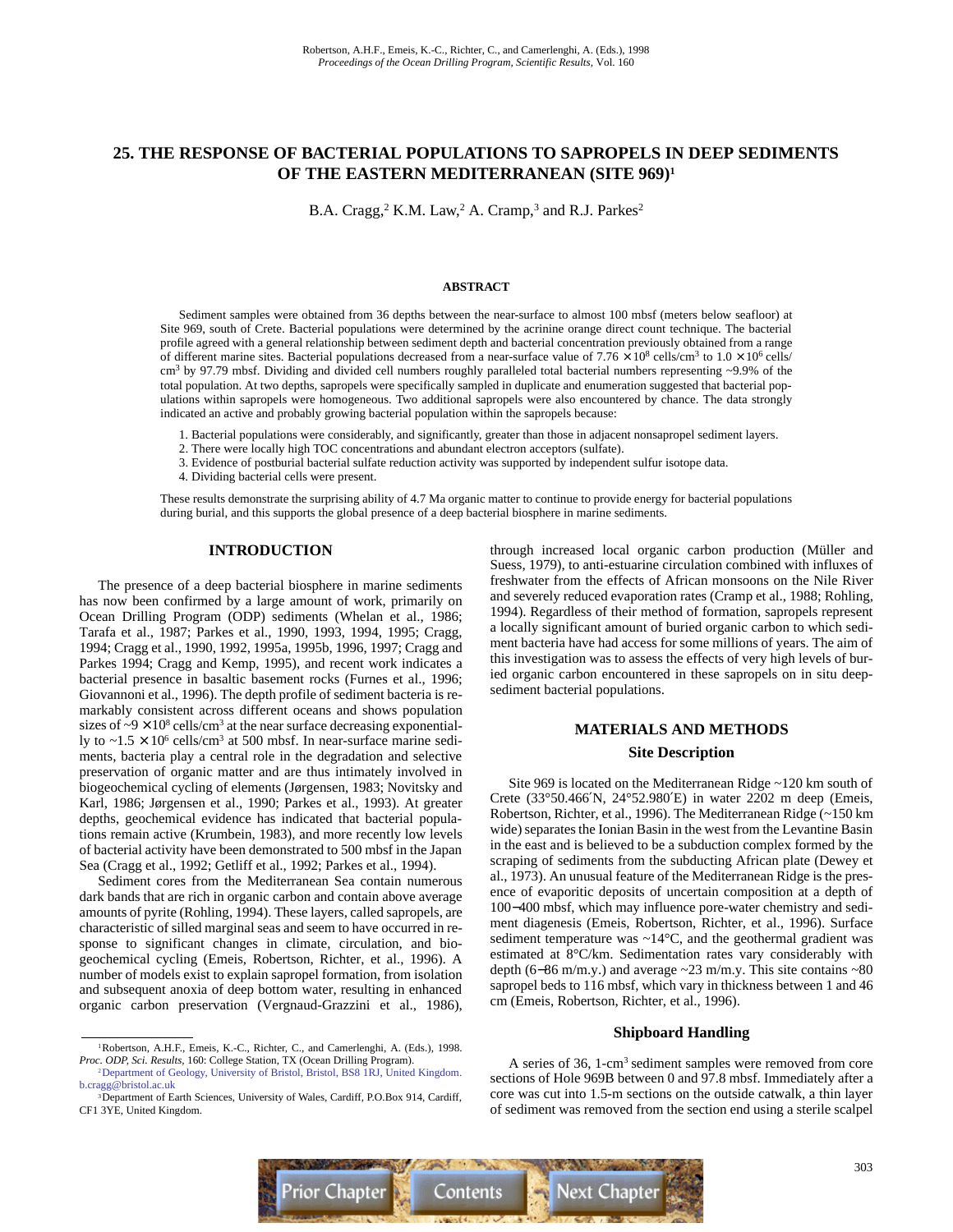to expose an uncontaminated surface. A 1-cm<sup>3</sup> sample was then taken with a sterile (autoclaved) 5-mL syringe from which the luer end had been removed. The sample was ejected directly into a tared serum vial containing 9 mL of filter sterilized (0.2 µm) 4% formaldehyde in artificial seawater. On two occasions, where a cut passed through a sapropel (at 19.9 and 46.9 mbsf with sapropels 4 cm and 8 cm thick, respectively), a single sample was taken from each of the adjacent section ends to assess homogeneity of bacterial populations within a sapropel.

# **Laboratory Handling**

#### *Direct Microscopic Observations*

Acridine orange staining and microscopic observations were based on the general recommendations of Fry (1988). Fixed samples were vortex mixed, and a 2.5 to 15 µL subsample was added to 10 mL of 2% filter-sterilized (0.1 µm) formaldehyde in artificial seawater. Acridine orange (50  $\mu$ L) was added to give a final concentration of 5 mg/L. After 3 min, the solution was filtered through a 25-mm Nucleopore black polycarbonate membrane (Costair, High Wycombe, U.K.) of 0.2-um pore size. The filter was rinsed with a further 10 mL of 2% filter-sterilized formaldehyde in artificial seawater and mounted in a minimum of paraffin oil under a cover slip. Three replicate filters were prepared from each sample to minimize the variance of the counts (Kirchman et al., 1982). Where 95% confidence limits of the mean count exceeded  $0.5 \log_{10}$  units, further replicate filters were prepared. A minimum of 200 fields of view were counted.

The mounted membrane filters were viewed under incident illumination with a Zeiss Axioskop microscope fitted with a 50-W mercury vapor lamp, a wide-band interference filter set for blue excitation, a  $100 \times$  (numerical aperture = 1.3) Plan Neofluar objective lens, and 10× eyepieces. Bacterially shaped green and red fluorescing objects were counted. Cells' On or Off particles were counted separately, and the numbers of those on particles doubled in the final calculations to account for cells hidden from view by particles (Goulder, 1977). Dividing cells (those with a clear invagination) and divided cells (pairs of cells of identical morphology) were also counted. The detection limit for bacterial cells was estimated as  $1 \times 10^5$  cells/cm<sup>3</sup> (Cragg and Parkes, 1994).

# **RESULTS AND DISCUSSION**

Bacterial populations were detected at all depths sampled (Fig. 1). Total bacterial numbers were high at the near surface  $(9.79 \times 10^8)$ cells/cm<sup>3</sup> at 0.025 mbsf) and decreased rapidly to  $1.1 \times 10^6$  cells/cm<sup>3</sup> by 11.89 mbsf, representing a >99.8% decrease in cell numbers. Thereafter, with some notable exceptions, bacterial populations remained relatively constant to our deepest sample at 97.79 mbsf (1.0  $\times$  10<sup>6</sup> cells/cm<sup>3</sup>). This initial rapid decrease in bacterial population size (~43%/m to 11.89 mbsf) followed by a very gradual decrease (~1.8%/m to 97.89 mbsf) has been observed at other ODP sites, particularly in the similarly organic-rich Santa Barbara Basin (Cragg et al., 1995a), but also elsewhere in the Pacific Ocean (Cragg et al., 1990, 1992; Parkes et al., 1990; Cragg, 1994; Cragg and Kemp, 1995). The depth at which this change occurs varies between sites and the reasons for such a marked change remain unclear.

Dividing and divided cells (DDC) were present in all but the deepest sample (Fig. 1), and they correlated closely with the total count (*R*  $= 0.689$ ;  $N = 36$ ;  $P > 0.002$ ) representing ~9.9% of the total population in each sample. This strong relationship has been observed frequently at other ODP sites (Cragg et al., 1990, 1992; Parkes et al., 1990; Cragg, 1994; Cragg and Kemp, 1995). Near surface numbers were  $5.3 \times 10^7$  cells/cm<sup>3</sup>, which decreased rapidly to  $1.0 \times 10^5$  cells/ cm<sup>3</sup> by 11.89 mbsf. Below this depth DDC remained relatively constant at  $3.5 \times 10^5$  cells/cm<sup>3</sup>,  $2.3 - 5.5 \times 10^5$  cells/cm<sup>3</sup> (mean and 95%)



Figure 1. Depth distribution of total bacteria (solid circles) and dividing/ divided cells (open circles) at Hole 969B using the acridine orange direct count (AODC) technique. Average variance for sample enumerations in this data set was  $0.012$  Log<sub>10</sub> units. This produced an average 95% confidence limits of 0.251 Log<sub>10</sub> units (range 0.055–0.452). Horizontal lines on the yaxis indicate the presence of sapropels.

**100**

confidence limits, respectively), except for increases associated with sapropels. The lack of any DDC in the deepest sample was unexpected, although, as this sample had the second lowest total bacterial population at  $1 \times 10^6$  cells/cm<sup>3</sup>, any DDC count was likely to be at, or near, the detection limit. Although the proportion of dividing cells can not be used to calculate growth rates, the presence of dividing cells can provide an index of growth and hence population viability (Getliff et al., 1992), the presence of significant numbers of bacteria involved in cell division throughout most of the core is indicative of active rather than dormant or senescent populations.

The two planned sapropel samples were at 19.9 and 46.9 mbsf. Two additional sapropel samples were obtained serendipitously at 2.72 and 95.89 mbsf (Fig. 1). Unlike the planned samples, these were only single samples. Cell numbers for the sapropel at 19.89−19.91 mbsf were 3.68 and  $3.1 \times 10^7$  cells/cm<sup>3</sup> and for the sapropel at 46.89– 46.91 mbsf were 2.0 and  $2.4 \times 10^7$  cells/cm<sup>3</sup>. Two sample *t*-tests performed separately at each of the two sediment depths indicated no significant difference between the near-replicate samples despite very low pooled sample variances  $(Log<sub>10</sub> 0.064$  and 0.059, respectively). This result indicated that, in the sapropels sampled, bacterial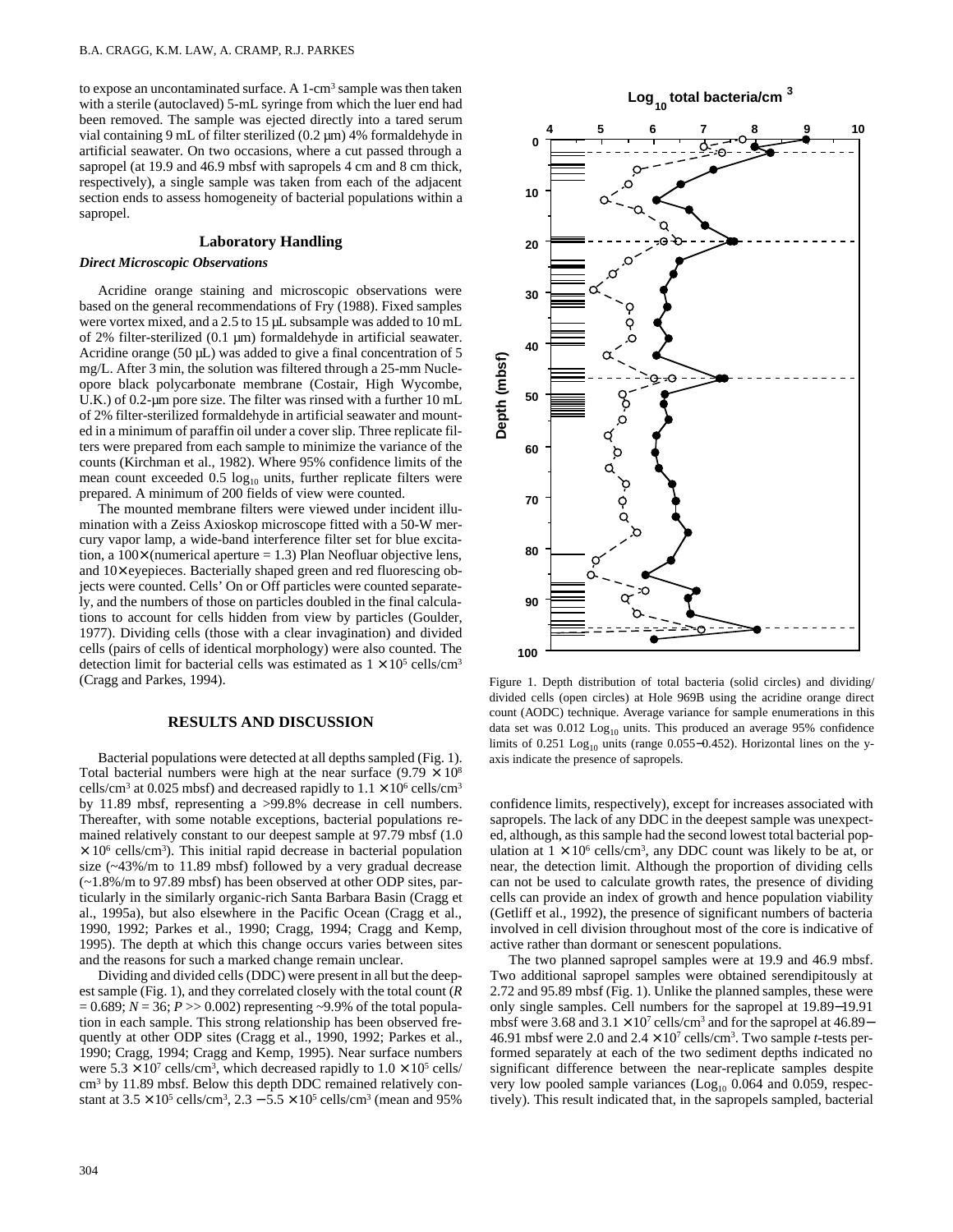Total organic carbon (TOC) data were not available for Hole 969B apart from a very few spot observations. A complete data set was, however, obtained from Hole 969A (Fig. 2) ~198 m distant from Hole 969B (Emeis, Robertson, Richter, et al., 1996). In general, concentrations of TOC were particularly high, averaging 7.2 wt% throughout the hole; however, the variance was large, and this high average is probably a sampling artifact because there was a bias to sampling around areas of high interest such as the sapropels. Here many values were over 10 wt%, and a maximum of 30.5 wt% was recorded at 55.8 mbsf (Emeis, Robertson, Richter, et al., 1996). Cores from Hole 969B were offset with respect to those from Hole 969A, and, despite using mean composite depths (Emeis, Robertson, Richter, et al., 1996) to adjust the TOC data from Hole 969A to fit Hole 969B, no correlation was observed between total bacterial populations and TOC ( $R = 0.10$ ;  $N = 34$ ). This was true even when the TOC data were recalculated as moving averages to remove spikes and allow correlation of bacterial numbers against trends in TOC concentrations. This was unexpected as our previous work has generally demonstrated highly significant correlations between these variables (Parkes et al., 1993; Cragg and Kemp; 1995, Cragg et al., 1995a, 1995b).

It is interesting to note that within the range of TOC concentrations more normally expected, and which we usually encounter in marine sediments (0−3 wt%), this data set produced a significant correlation ( $R = 0.499$ ;  $N = 16$ ;  $P < 0.05$ ) between TOC and bacterial populations. Addition of data with higher TOC concentrations destroyed this relationship, which suggests that at high concentrations, such as those found in sapropels, TOC is effectively present in excess and ceases to be a limiting factor for bacterial population size.

Inorganic interstitial water (IW) chemical data are similarly restricted to cores from Hole 969A. IW sulfate concentrations increase gradually from a bottom-water value of 31.2 mmol/L to 39.7 mmol/L at 102 mbsf (Fig. 2), and there is no reason to believe that Hole 969B data would have a profile significantly different from this (H.−J. Brumsack, pers. comm., 1996). At these concentrations, sulfate is in great excess for sulfate-reducing bacteria as concentrations above 3 mmol/L are considered nonlimiting (Capone and Kiene, 1988). Sulfur isotope analysis indicates that small amounts of bacterial sulfate reduction occur throughout the core (Böttcher et al., Chap. 29, this volume). Low rates of sulfate reduction would be consistent with the smooth IW sulfate profile, with limited local sulfate removal due to bacterial sulfate reduction being fully, and rapidly, replenished by upward diffusion.

Total sulfur concentrations (in weight percent) very significantly correlate ( $R = 0.796$ ;  $N = 60$ ;  $P \ll 0.002$ ) with TOC concentrations (Fig. 2), and most of the sulfur present is in the form of pyrite (Emeis, Robertson, Richter, et al., 1996). As a biological pyrite formation requires temperatures considerably greater than those experienced by these sediments (Raiswell and Al-Biatty, 1992), it is evident that this strong correlation is a reflection of bacterial activity. That bacterial sulfate reduction continues subsequent to burial is supported by the substantial and continuing increase in total sulfur concentrations, mainly as pyrite, with depth to 57.5 mbsf (~1000% increase over surface values; Fig. 2).

The total bacterial population profile agrees with a general profile, almost exclusively derived from Pacific Ocean sites, previously calculated by Parkes et al. (1994; Fig. 3), and since augmented by Cragg et al. (1997), given by the expression:

Log<sub>10</sub> bacterial numbers =  $7.94 - 0.64$  Log<sub>10</sub> depth (m).

Given the generally high levels of TOC, it might seem surprising that most of the data tend to cluster along the lower prediction limit; however, the majority of such data comes from the depth ranges 9−



Figure 2. Depth distribution of total organic carbon (solid circles), total sulfur (solid circles), and pore-water sulfate (open circles, dashed line) in Hole 969A, 198 m distant from Hole 969B. (Graph redrawn from Emeis, Robertson, Richter, et al., 1996.)

18 and 55−80 mbsf, associated with red-colored, low organic carbon, oxidized sediments (Emeis, Robertson, Richter, et al., 1996) or from between groups of sapropels where TOC concentrations are also low. Near the surface and where locally high TOC concentrations occur, bacterial population sizes are more generally scattered between the prediction limits. The four highest populations (with respect to the depth/numbers relationship) are the four sapropel samples (Fig. 3). These samples also represent bacterial populations in conditions of particularly high-TOC concentration, although no linear correlation between bacterial concentration and TOC was evident within these four samples. The following data strongly indicates an active and probably growing bacterial population within the sapropels:

1. Bacterial populations considerably, and significantly, greater (*t* = 6.04, 7.15, 17.79, 15.22; *N* = 6; *P* < 0.05, <0.05, <<0.005,  $<< 0.005$  for 2.72, 19.9, 45.9, and 95.79 mbsf, respectively) than those in adjacent nonsapropel sediment layers;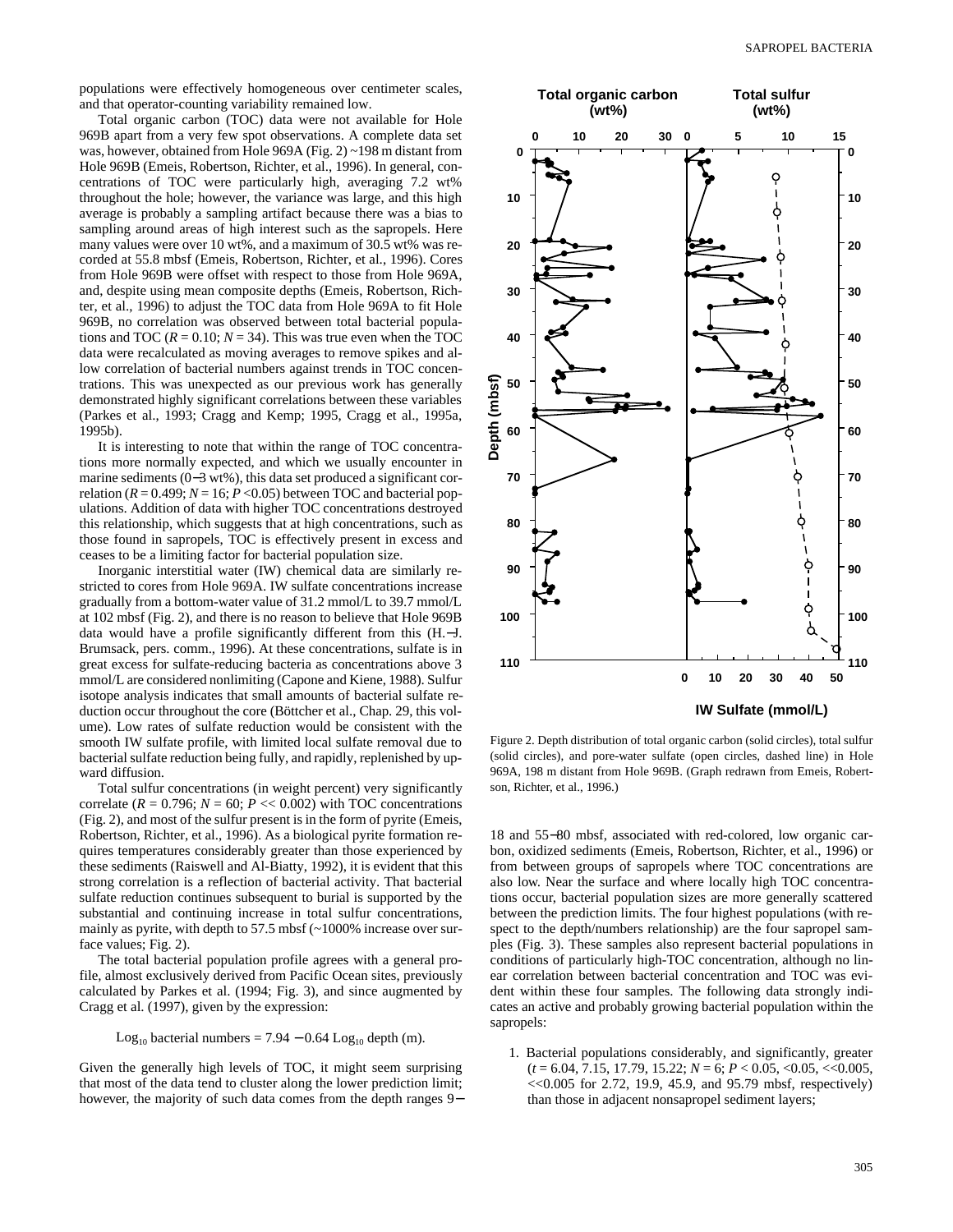

Figure 3. Depth distribution of total bacteria (large solid circles) from Eastern Mediterranean Hole 969B, compared to the distributions of bacterial populations (n = 550) with depth at 15 other sites from seven ODP legs (small solid circles). Heavy slanting dashed lines represent the 95% prediction limits for the regression line given by the equation:  $Log_{10}$  bacterial numbers = 7.94 –  $0.64 \times$  Log<sub>10</sub> depth (m), from Cragg et al. (1997).

- 2. The presence of high TOC and abundant electron acceptor (sulfate);
- 3. Postburial bacterial sulfate reduction activity; and
- 4. The presence of dividing bacterial cells.

Nevertheless, none of these elevated bacterial populations approached in size the near-surface bacterial population  $(9.79 \times 10^8)$ cells/cm<sup>3</sup> near the surface, compared to  $1.87 \times 10^8$ ,  $3.4 \times 10^7$ ,  $2.2 \times$  $10^7$ , and  $1.02 \times 10^8$  cells/cm<sup>3</sup> at 2.72, 19.9, 46.9, and 95.89 mbsf, respectively), despite the long contact times between buried bacterial population and sapropel organic carbon (to 4.7 Ma). This suggests that organic carbon within the sapropel layers must be predominantly recalcitrant and only slowly bioavailable or that some other factor becomes limiting within the high-TOC environment of a sapropel. These data add to the expanding body of evidence indicating that bacteria, given favorable conditions, may remain active and grow, albeit relatively slowly, at significant sediment depths and after millions of years of burial (Whelan et al., 1986; Parkes et al., 1990; Cragg et al., 1990, 1995b, 1996; Getliff et al., 1992), and thus explain the presence of significant bacterial populations in deep marine sediment layers.

#### **SUMMARY**

This is the first deep bacteriological investigation of sediments from the Mediterranean Sea. The depth profile of bacterial populations is in good agreement with a general profile derived from a number of Pacific Ocean sites and one Atlantic Ocean site and provides more evidence for a globally distributed deep bacterial community in marine sediments. Bacterial populations in sapropel layers at this site are significantly elevated compared to those in the adjacent sediment. Given the generally very high concentrations of organic carbon and sulfate, increasing concentrations of pyrite with depth, and the significant numbers of bacterial cells either dividing or divided within the sapropels, it is likely that these high bacterial populations are the result of bacterial growth on deeply buried ancient (to 4.7 Ma) organic matter.

## **ACKNOWLEDGMENTS**

We would like to thank ODP for allowing us access to samples from Leg 160 and shipboard personnel who assisted in taking samples. We appreciate the useful and constructive criticisms from M. Summit and A.-L. Reysenbach on the initial manuscript. We acknowledge the support and facilities provided by Bristol University, and the Natural Environment Research Council (NERC) for funding this work.

#### **REFERENCES**

- Capone, D.G., and Kiene, R.P., 1988. Comparison of microbial dynamics in marine and freshwater sediments: contrasts in anaerobic carbon catabolism. *Limnol. Oceanogr.,* 33:725−749.
- Cragg, B.A., 1994. Bacterial profiles in deep sediment layers from the Lau Basin (Site 834). *In* Hawkins, J., Parson, L., Allan, J., et al., *Proc. ODP, Sci. Results,* 135: College Station, TX (Ocean Drilling Program), 147− 150.
- Cragg, B.A., Harvey, S.M., Fry, J.C., Herbert, R.A., and Parkes, R.J., 1992. Bacterial biomass and activity in the deep sediment layers of the Japan Sea, Hole 798B. *In* Pisciotto, K.A., Ingle, J.C., Jr., von Breymann, M.T., Barron, J., et al., *Proc. ODP, Sci. Results.,* 127/128 (Pt. 1): College Station, TX (Ocean Drilling Program), 761−776.
- Cragg, B.A., and Kemp, A.E.S.,1995. Bacterial profiles in deep sediment layers from the Eastern Equatorial Pacific Ocean, Site 851. *In* Pisias, N.G., Mayer, L.A., Janecek, T.R., Palmer-Julson, A., and van Andel, T.H. (Eds.), *Proc. ODP, Sci. Results,* 138: College Station, TX (Ocean Drilling Program), 599−604.
- Cragg, B.A., Law, K.M., Cramp, A., and Parkes, R.J., 1997. Bacterial profiles in Amazon Fan sediments, Sites 934 and 940. *In* Flood, R.D., Piper, D.J.W., Klaus, A., and Peterson, L.C. (Eds.), *Proc. ODP, Sci. Results,* 155: College Station, TX (Ocean Drilling Program), 565–571.
- Cragg, B.A., and Parkes, R.J., 1994. Bacterial profiles in hydrothermally active deep sediment layers from Middle Valley (NE Pacific), Sites 857 and 858. *In* Mottl, M.J., Davis, E.E., Fisher, A.T., and Slack, J.F. (Eds.), *Proc. ODP, Sci. Results,* 139: College Station, TX (Ocean Drilling Program), 509−516.
- Cragg, B.A., Parkes, R.J., Fry, J.C., Herbert, R.A., Wimpenny, J.W.T., and Getliff, J.M., 1990. Bacterial biomass and activity profiles within deep sediment layers. *In* Suess, E., von Huene, R., et al., *Proc. ODP, Sci. Results,* 112: College Station, TX (Ocean Drilling Program), 607−619.
- Cragg, B.A., Parkes, R.J., Fry, J.C., Weightman, A.J., Maxwell, J.R., Kastner, M., Hovland, M., Whiticar, M.J., Sample, J.C., and Stein, R., 1995a. Bacterial profiles in deep sediments of the Santa Barbara Basin, Site 893. *In* Kennett, J.P., Baldauf, J.G., and Lyle, M. (Eds.), *Proc. ODP, Sci. Results*, 146 (Pt. 2): College Station, TX (Ocean Drilling Program), 139− 144.
- Cragg, B.A., Parkes, R.J., Fry, J.C., Weightman, A.J., Rochelle, P.A., and Maxwell, J.R., 1996. Bacterial populations and processes in sediments containing gas hydrates (ODP Leg 146: Cascadia Margin). *Earth Planet. Sci. Lett.,* 139:497−507.
- Cragg, B.A., Parkes, R.J., Fry, J.C., Weightman, A.J., Rochelle, P.A., Maxwell, J.R., Kastner, M., Hovland, M., Whiticar, M.J., and Sample, J.C., 1995b. The impact of fluid and gas venting on bacterial populations and processes in sediments from the Cascadia Margin accretionary system (Sites 888−892) and the geochemical consequences. *In* Carson, B., Westbrook, G.K., Musgrave, R.J., and Suess, E. (Eds.), *Proc. ODP, Sci. Results,* 146 (Pt 1): College Station, TX (Ocean Drilling Program), 399− 411.